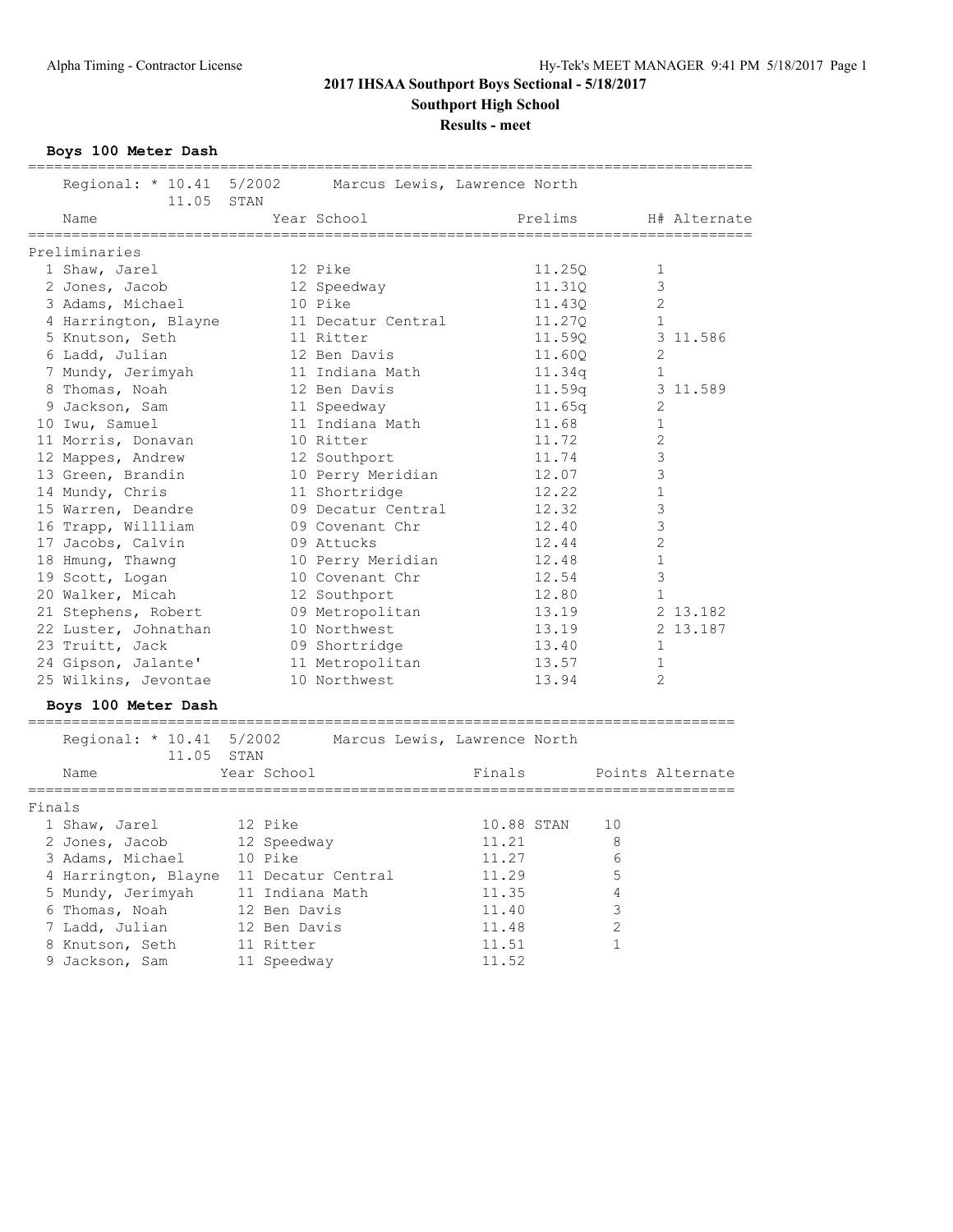**Results - meet**

**Boys 200 Meter Dash**

| Regional: * 21.34 5/1977<br>22.22 STAN                         |                  | Madison Miller, Indpls. Tech              |               |                               |                                                   |
|----------------------------------------------------------------|------------------|-------------------------------------------|---------------|-------------------------------|---------------------------------------------------|
| Name                                                           |                  | Year School<br>-------------------------- | Prelims       |                               | H# Alternate<br>================================= |
| Preliminaries                                                  |                  |                                           |               |                               |                                                   |
| 1 Mundy, Jerimyah                                              |                  | 11 Indiana Math                           |               | 22.760                        | 1                                                 |
| 2 Harrington, Blayne                                           |                  | 11 Decatur Central                        |               | 23.09Q                        | 2 23.090                                          |
| 3 Knutson, Seth                                                |                  | 11 Ritter                                 |               | 23.11Q                        | 3                                                 |
| 4 Iwu, Samuel                                                  |                  | 11 Indiana Math                           |               | 23.09Q                        | 1 23.081                                          |
| 5 Akinniranye, Daniel                                          |                  | 12 Ben Davis                              |               | 23.12Q                        | 3                                                 |
|                                                                |                  | 12 Southport                              |               | 23.31Q                        | 2                                                 |
| 6 Mappes, Andrew<br>7 Lawal, Jamiu                             |                  | 12 Ben Davis                              |               | 23.34q                        | 2                                                 |
|                                                                |                  |                                           |               |                               |                                                   |
| 8 Crenshaw, Jaylyn                                             |                  | 11 Pike                                   |               | 23.49q                        | 1                                                 |
| 9 Duncan, David                                                |                  | 10 Internationa                           |               | 23.54q                        | 3                                                 |
| 10 Duke, Derrick                                               |                  | 10 Speedway                               | 23.56         |                               | 1                                                 |
| 11 Hurt, Ethan                                                 |                  | 10 Covenant Chr                           | 23.93         |                               | 2                                                 |
| 12 Adams, Michael                                              |                  | 10 Pike                                   | 23.96         |                               | 1                                                 |
| 13 Hudson, Charles                                             |                  | 11 Attucks                                | 24.11         |                               | 1                                                 |
| 14 Collins-Green, Gabe                                         |                  | 11 Southport                              | 24.15         |                               | 3                                                 |
| 15 Warren, Deandre                                             |                  | 09 Decatur Central                        | 24.69         |                               | 3                                                 |
| 16 Timm, Taylor                                                |                  | 12 Perry Meridian                         | 24.70         |                               | 3                                                 |
| 17 Trapp, Willliam                                             |                  | 09 Covenant Chr                           | 24.85         |                               | 2                                                 |
| 18 Holder, Chaz                                                |                  | 11 Attucks                                | 25.06         |                               | $\mathbf 1$                                       |
| 19 Adetunji, Terell                                            |                  | 09 Northwest                              | 25.68         |                               | 2                                                 |
| 20 Mundy, Chris                                                |                  | 11 Shortridge                             | 25.94         |                               | 3                                                 |
| 21 Hmung, Thawng                                               |                  | 10 Perry Meridian                         | 26.34         |                               | 3                                                 |
| 22 Gipson, Jalante'                                            |                  | 11 Metropolitan                           | 27.62         |                               | 2                                                 |
| 23 Stephens, Robert                                            |                  | 09 Metropolitan                           | 28.29         |                               | 1                                                 |
|                                                                |                  |                                           |               |                               |                                                   |
| Boys 200 Meter Dash                                            | ================ |                                           |               |                               |                                                   |
| Regional: * 21.34 5/1977 Madison Miller, Indpls. Tech<br>22.22 | STAN             |                                           |               |                               |                                                   |
| Name                                                           | Year School      |                                           | Finals        |                               | Points Alternate                                  |
| ============                                                   | ================ |                                           | ============= |                               | =====================                             |
| Finals                                                         |                  |                                           |               |                               |                                                   |
| 1 Iwu, Samuel                                                  |                  | 11 Indiana Math                           | 22.59         | 10                            |                                                   |
| 2 Knutson, Seth                                                | 11 Ritter        |                                           | 22.62         | 8                             |                                                   |
| 3 Harrington, Blayne 11 Decatur Central                        |                  |                                           | 22.68         | 6                             |                                                   |
| 4 Mappes, Andrew 12 Southport                                  |                  |                                           | 22.70         | 5                             |                                                   |
| 5 Akinniranye, Danie 12 Ben Davis                              |                  |                                           | 22.99         | 4                             |                                                   |
| 6 Lawal, Jamiu                                                 | 12 Ben Davis     |                                           | 23.00         | 3                             |                                                   |
|                                                                |                  | 11 Indiana Math                           | 23.15         | $\overline{c}$                |                                                   |
| 7 Mundy, Jerimyah                                              |                  |                                           |               |                               |                                                   |
| 8 Crenshaw, Jaylyn                                             | 11 Pike          |                                           | 23.56         | $\mathbf{1}$                  |                                                   |
| 9 Duncan, David                                                |                  | 10 Internationa                           | 24.36         |                               |                                                   |
| Boys 400 Meter Dash                                            |                  |                                           |               |                               |                                                   |
| Regional: * 47.94 5/1974<br>49.49 STAN                         |                  | A Watkins, North Central                  |               |                               |                                                   |
| Name                                                           | Year School      |                                           | Finals        |                               | H# Points Alternate                               |
| 1 Glenn, Walter                                                | 11 Pike          |                                           | 50.31         | =================<br>$3 \t10$ |                                                   |
| 2 Higgins, Maurice 10 Ben Davis                                |                  |                                           | 51.27         | 3                             | 8                                                 |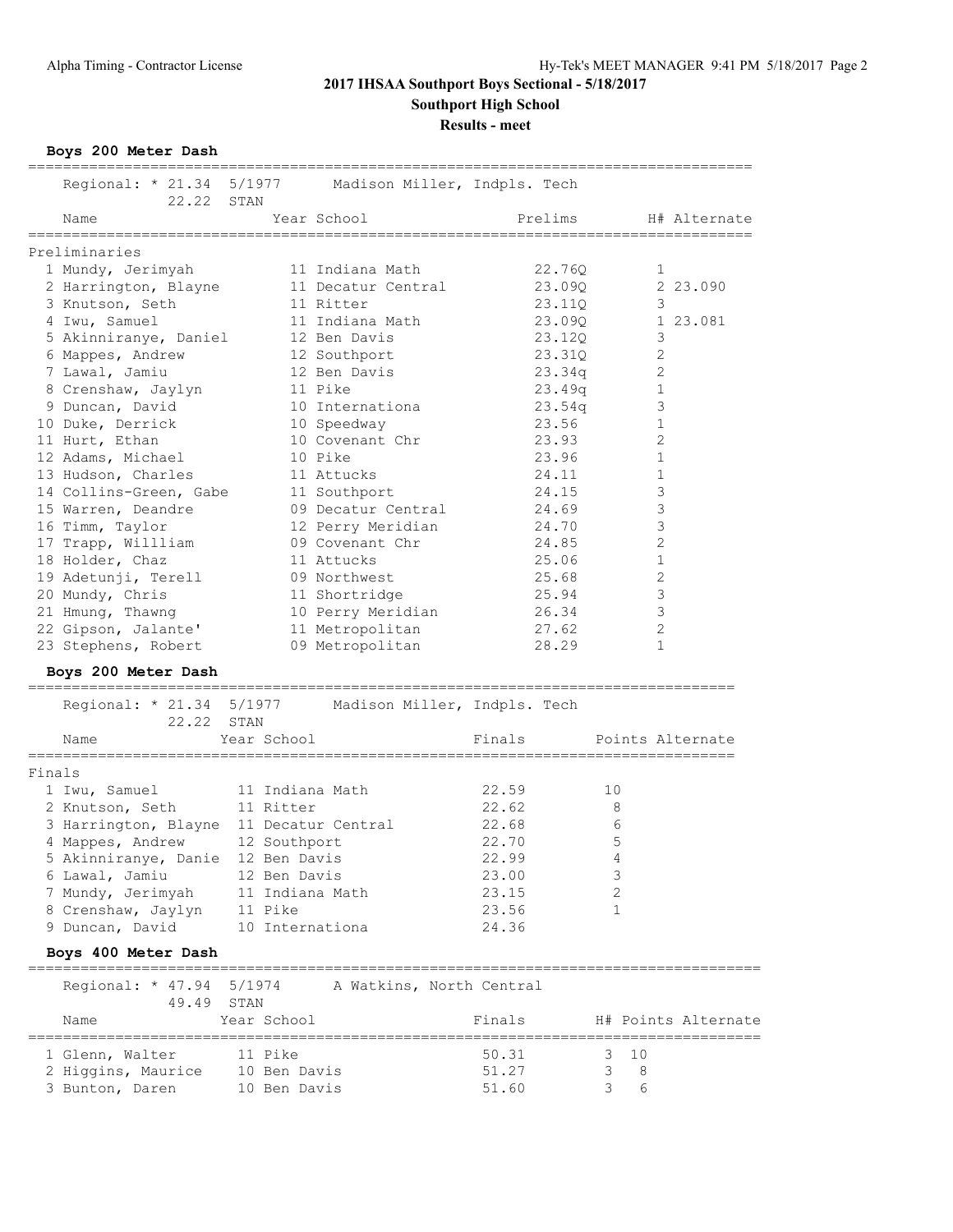**Results - meet**

#### **....Boys 400 Meter Dash**

| 4 Young, Andrew                       | 12 Pike                                   | 51.89   | 3<br>5                           |
|---------------------------------------|-------------------------------------------|---------|----------------------------------|
| 5 Mosley, DeWaune 10 Attucks          |                                           | 51.91   | 3<br>$\overline{4}$              |
| 6 Duncan, David 10 Internationa       |                                           | 52.53   | $\mathcal{E}$<br>$\mathcal{E}$   |
|                                       | 7 McFadden, David 11 Decatur Central      | 52.80   | $\overline{c}$<br>$\overline{2}$ |
|                                       | 8 Taylor, Damyone 12 Decatur Central      | 53.04   | $\overline{1}$<br>$\overline{2}$ |
| 9 Small, Diomoni 11 Ritter            |                                           | 53.12   | 3                                |
| 10 Foster, Justin 10 Covenant Chr     |                                           | 53.46   | 3                                |
| 11 Farino, Dominick 12 Southport      |                                           | 54.00   | $\overline{2}$                   |
| 12 Smith, Jacob 10 Southport          |                                           | 54.69   | $\overline{2}$                   |
| 13 Shelton, JoNathan                  | 11 Perry Meridian                         | 55.62   | $\overline{2}$                   |
| 14 Tolley, Jason                      | 12 Covenant Chr                           | 55.68   | $\overline{2}$                   |
| 15 Walters, Jibri 11 Attucks          |                                           | 56.61   | $\mathfrak{L}$                   |
| 16 Jeter, Eighbry 10 Speedway         |                                           | 57.02   | $\overline{2}$                   |
| 17 Ferguson, Austin 12 Perry Meridian |                                           | 58.69   | $\mathbf{1}$                     |
| 18 Williams, Dominic                  | 11 Metropolitan                           | 1:01.31 |                                  |
| 19 Reed, Aaron                        | 12 Indiana Math                           | 1:02.06 | $\mathbf{1}$                     |
| 20 Warsaw, Greq 11 Indiana Math       |                                           | 1:04.16 | $\mathbf{1}$                     |
|                                       | 21 Wilkins, Jevontae 10 Northwest 1:06.11 |         |                                  |

#### **Boys 800 Meter Run**

==================================================================================== Regional: \* 1:51.49 5/2010 Nathan Hendershot, Pendleton Heights

| $1:55.88$ STAN              |  |                                                  |                |                |  |
|-----------------------------|--|--------------------------------------------------|----------------|----------------|--|
| Name                        |  |                                                  |                |                |  |
|                             |  | 1 Araya, Yonas 11 Ben Davis 2:01.76 2 10         |                |                |  |
|                             |  | 2 Macklin, Maurice 12 Ben Davis 2:02.69 2 8      |                |                |  |
|                             |  | 3 Bauwens, Philip 11 Internationa 2:03.48 2 6    |                |                |  |
|                             |  | 4 Fierst, Aiden 12 Ritter 2:05.03 2 5            |                |                |  |
|                             |  | 5 Manning, Luke 11 Southport 2:05.47 24          |                |                |  |
|                             |  | 6 Garrett, Max 12 Southport 2:06.82 2 3          |                |                |  |
| 7 Kendrick, Keith 11 Pike   |  | $2:07.13$ 2                                      |                | $\overline{2}$ |  |
|                             |  | 8 Overley, Kameron 12 Perry Meridian 2:11.13 2 1 |                |                |  |
| 9 Strader, Nick 11 Speedway |  | 2:11.97                                          | 2              |                |  |
|                             |  | 10 Little, Devin 11 Perry Meridian 2:14.19       | 2              |                |  |
|                             |  | 11 Goins, Ethan 12 Covenant Chr 2:16.39          | 2              |                |  |
|                             |  | 12 Johnson, Demonie 12 Northwest 2:17.46         | $\overline{c}$ |                |  |
|                             |  | 13 Dimmitt, Nathan 12 Ritter 2:19.61             | $\overline{c}$ |                |  |
|                             |  | 14 Fugate, Corbin 10 Decatur Central 2:21.39     |                |                |  |
|                             |  | 15 Levi, Aaron 12 Decatur Central 2:24.11        | $\mathbf{1}$   |                |  |
|                             |  | 16 Sloan, James 09 Covenant Chr 2:29.24          | $\overline{2}$ |                |  |
|                             |  | 17 Horn, Evan 10 Shortridge 2:34.51              |                |                |  |
| 18 Laing, Mario 09 Attucks  |  | 2:34.91                                          |                |                |  |
| 19 Forrest, Devon 11 Pike   |  | 2:35.33                                          | $\overline{2}$ |                |  |

#### **Boys 1600 Meter Run**

================================================================================= Regional: \* 4:10.39 5/1993 Nick Middleton, Lawrence Central 4:17.75 STAN Name Year School Finals Points Alternate ================================================================================= 1 Crook, Michael 11 Southport 4:38.01 10 2 Davalos, Carlos 10 Ben Davis 4:41.16 8 3 Bauwens, Philip 11 Internationa 1:42.52 6 4 Switzer, Christoph 11 Perry Meridian 4:46.19 5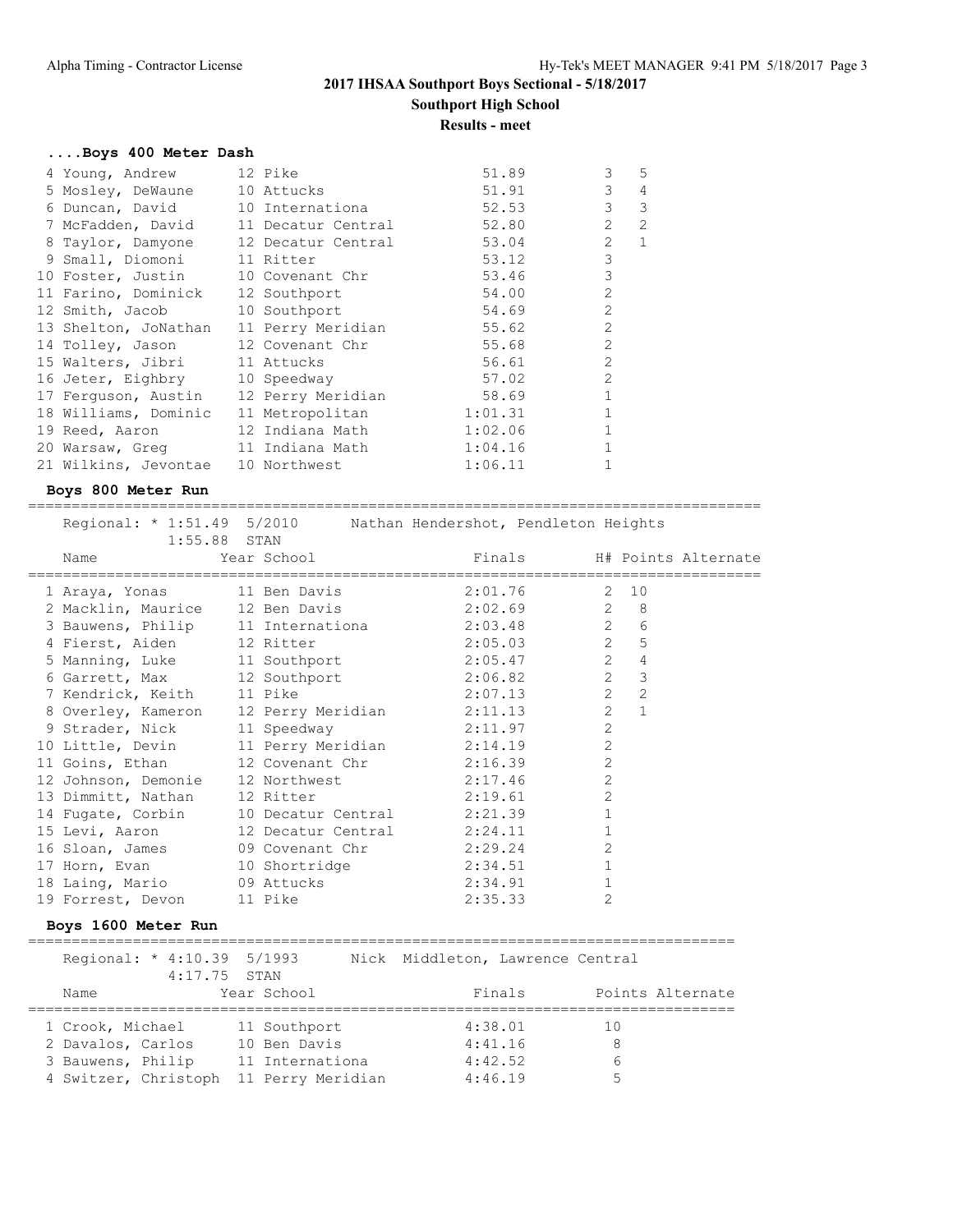#### **Results - meet**

# **....Boys 1600 Meter Run**

| 5 Brickler, Zach    | 09 Ben Davis               | 4:46.59 | $\overline{4}$ |
|---------------------|----------------------------|---------|----------------|
| 6 Overley, Kameron  | 12 Perry Meridian 4:49.15  |         | 3              |
| 7 Rumpel, Brock     | 12 Decatur Central 4:50.37 |         | $\overline{c}$ |
| 8 Strader, Nick     | 11 Speedway                | 4:51.19 | $\mathbf{1}$   |
| 9 Oladapo, Kehinde  | 09 Pike                    | 4:59.92 |                |
| 10 Ray, Justin      | 12 Southport               | 5:00.53 |                |
| 11 Bontempo, Justin | 12 Ritter                  | 5:00.75 |                |
| 12 Carroll, Chris   | 11 Speedway                | 5:03.95 |                |
| 13 Rentsch, Noah    | 11 Pike                    | 5:08.28 |                |
| 14 Goins, Ethan     | 12 Covenant Chr            | 5:15.21 |                |
| 15 Wheeler, John    | 12 Decatur Central         | 5:15.54 |                |
| 16 Schepers, Connor | 11 Ritter                  | 5:20.63 |                |
| 17 Hill-pratt, Syl  | 10 Metropolitan            | 5:26.26 |                |
| 18 Sloan, James     | 09 Covenant Chr            | 5:33.03 |                |
| 19 Horn, Evan       | 10 Shortridge              | 5:49.20 |                |
| 20 Maynor, Tepas    | 10 Indiana Math            | 6:41.63 |                |
| 21 Pack, Chris      | 11 Metropolitan            | 7:06.68 |                |
|                     |                            |         |                |

### **Boys 3200 Meter Run**

================================================================================= Regional: \* 9:07.94 5/1982 Todd Crosson, Connersville

| 1109101101. J.V.J.JI J/IJUL<br>9:17.78 STAN<br>Name | Year School                 | LOUG CLOSSONI COMMOLSVIILE<br>Finals Points Alternate |                |  |
|-----------------------------------------------------|-----------------------------|-------------------------------------------------------|----------------|--|
| 1 Crook, Michael 11 Southport                       |                             | 9:58.00                                               | 10             |  |
| 2 Chimbanda, Jonas 11 Pike                          |                             | 9:59.56                                               | 8              |  |
| 3 Shellenberger, Dre 09 Southport                   |                             | 10:00.99                                              | 6              |  |
| 4 Baldwin, Hayden 10 Ben Davis                      |                             | 10:17.37                                              | 5              |  |
| 5 Barron, Eric 12 Pike                              |                             | 10:36.44                                              | $\overline{4}$ |  |
| 6 Curran, Nick 10 Speedway                          |                             | 10:46.09                                              | 3              |  |
| 7 Toribio, Edwin 09 Ben Davis                       |                             | 10:47.05                                              | $\overline{2}$ |  |
| 8 Goshen, Mark                                      | 11 Speedway                 | 11:08.97                                              |                |  |
| 9 Switzer, Christoph                                | 11 Perry Meridian 11:24.78  |                                                       |                |  |
| 10 Foshee, Max                                      | 09 Ritter                   | 11:26.50                                              |                |  |
| 11 Orr, Jakob                                       | 10 Perry Meridian 11:26.86  |                                                       |                |  |
| 12 Moreno, Mauricio                                 | 11 Decatur Central 11:49.43 |                                                       |                |  |
| 13 Sperry, Peter 09 Ritter                          |                             | 11:52.37                                              |                |  |
| 14 Overman, Regan 09 Decatur Central 11:55.72       |                             |                                                       |                |  |
| 15 Eaton, Zachary 10 Covenant Chr                   |                             | 12:37.97                                              |                |  |
|                                                     |                             |                                                       |                |  |

#### **Boys 110 Meter Hurdles**

| Regional: * 13.94 5/1977<br>14.87 STAN |              | J. Hill & R. Kennedy, Inpls. Tech, Southport |              |
|----------------------------------------|--------------|----------------------------------------------|--------------|
| Name                                   | Year School  | Prelims                                      | H# Alternate |
| Preliminaries                          |              |                                              |              |
| 1 Black, Daryl                         | 11 Pike      | 15.220                                       |              |
| 2 Layne, Brock                         | 12 Southport | 15.630                                       | 2            |
| 3 Sanders, Tyrell                      | 09 Pike      | 16.410                                       |              |
| 4 Fair, Jahod                          | 10 Ben Davis | 16.710                                       |              |
| 5 Gipson, Trent                        | 09 Ben Davis | 17.05 <sub>q</sub>                           |              |
| 6 Sledge, Devon                        | 10 Southport | 17.32q                                       | 2            |
| 7 Dotson, Keith                        | 09 Northwest | 17.34q                                       |              |
| 8 Abdul-Salam, Kaetu                   | 12 Speedway  | 17.35q                                       |              |
|                                        |              |                                              |              |

===================================================================================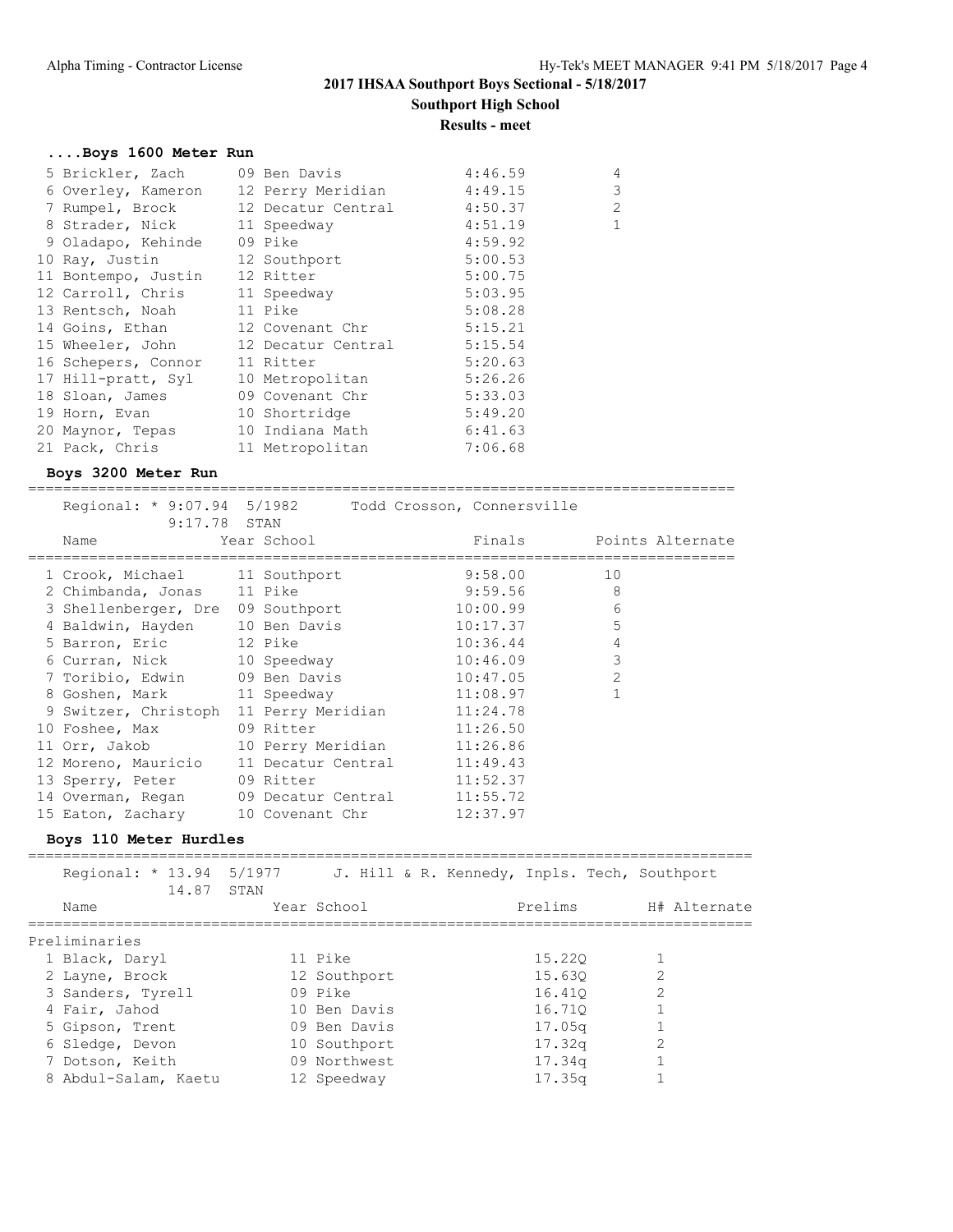### **Results - meet**

## **....Boys 110 Meter Hurdles**

| 9 McCampbell, Kyle | 11 Decatur Central | 18.41q | 1      |
|--------------------|--------------------|--------|--------|
| 10 Sow, Chaiku     | 10 Decatur Central | 18.70  | 2      |
| 11 Hurt, Ethan     | 10 Covenant Chr    | 19.17  | $\sim$ |
| 12 Cepeda, Aaron   | 09 Speedway        | 19.49  | 2      |
| 13 Parks, Alton    | 11 Shortridge      | 19.52  | 2      |

### **Boys 110 Meter Hurdles**

=================================================================================

Regional: \* 13.94 5/1977 J. Hill & R. Kennedy, Inpls. Tech, Southport

| 14.87                | STAN               |        |                  |
|----------------------|--------------------|--------|------------------|
| Name                 | Year School        | Finals | Points Alternate |
| Finals               |                    |        |                  |
| 1 Black, Daryl       | 11 Pike            | 15.06  | 10               |
| 2 Layne, Brock       | 12 Southport       | 15.38  | 8                |
| 3 Sanders, Tyrell    | 09 Pike            | 16.09  | 6                |
| 4 Gipson, Trent      | 09 Ben Davis       | 16.62  | 5                |
| 5 Fair, Jahod        | 10 Ben Davis       | 16.74  | 4                |
| 6 Abdul-Salam, Kaetu | 12 Speedway        | 17.31  | 3                |
| 7 Sledge, Devon      | 10 Southport       | 17.76  | $\mathfrak{D}$   |
| 8 Dotson, Keith      | 09 Northwest       | 17.85  |                  |
| 9 McCampbell, Kyle   | 11 Decatur Central | 18.38  |                  |

#### **Boys 300 Meter Hurdles**

====================================================================================

 Regional: \* 37.35 5/2003 Brandys Green, Lawrence North 38.95 STAN

| Name                                   | Year School        | Finals    |                |                         | H# Points Alternate |
|----------------------------------------|--------------------|-----------|----------------|-------------------------|---------------------|
| 1 Layne, Brock 12 Southport            |                    | 40.14     |                | $2 \quad 10$            |                     |
| 2 Bacon, Brad 11 Ritter                |                    | 40.57     |                | $2 \quad 8$             | 40.566              |
| 3 Ladd, Julian 12 Ben Davis            |                    | 40.57 2 6 |                |                         | 40.569              |
| 4 Gipson, Trent 09 Ben Davis           |                    | 41.03     |                | 2 <sub>5</sub>          |                     |
| 5 Black, Daryl 11 Pike                 |                    | 42.43     | $2^{\circ}$    | $\overline{4}$          |                     |
| 6 Cobb, Me'Khail 11 Pike               |                    | 43.26     | $2^{\circ}$    | $\overline{\mathbf{3}}$ |                     |
| 7 Speiser, Scott 11 Southport          |                    | 44.04     | $\overline{2}$ | 2                       |                     |
| 8 Dotson, Keith 09 Northwest           |                    | 45.24     | $\mathbf{1}$   | $\overline{1}$          |                     |
| 9 Scott, Logan 10 Covenant Chr         |                    | 45.75     | $\overline{2}$ |                         |                     |
| 10 Abdul-Salam, Kaetu 12 Speedway      |                    | 45.78     |                |                         |                     |
| 11 Adams, Sam                          | 12 Ritter          | 45.83     |                |                         |                     |
| 12 Sow, Chaiku                         | 10 Decatur Central | 46.72     |                |                         |                     |
| 13 Cepeda, Aaron 09 Speedway           |                    | 48.59     |                |                         |                     |
| 14 McCampbell, Kyle 11 Decatur Central |                    | 48.88     |                |                         |                     |
| 15 Parks, Alton 11 Shortridge          |                    | 54.76     |                |                         |                     |

# **Boys 4x100 Meter Relay**

====================================================================================  $P^{\text{axi}}$   $\sim$   $\frac{1}{4}$ .49 5/2008 , Ben Davis

| Regional: ^ 41.49 5/2008                                 | 42.59 STAN | , sen Davis<br>Hester, Williams R., Williams L., Terrell |                                         |                 |  |                     |
|----------------------------------------------------------|------------|----------------------------------------------------------|-----------------------------------------|-----------------|--|---------------------|
| School                                                   |            |                                                          | Finals                                  |                 |  | H# Points Alternate |
| 1 Pike<br>1) Adams, Michael 10<br>3) Crenshaw, Jaylyn 11 |            |                                                          | 2) Black, Daryl 11<br>4) Shaw, Jarel 12 | 42.53 STAN 2 10 |  |                     |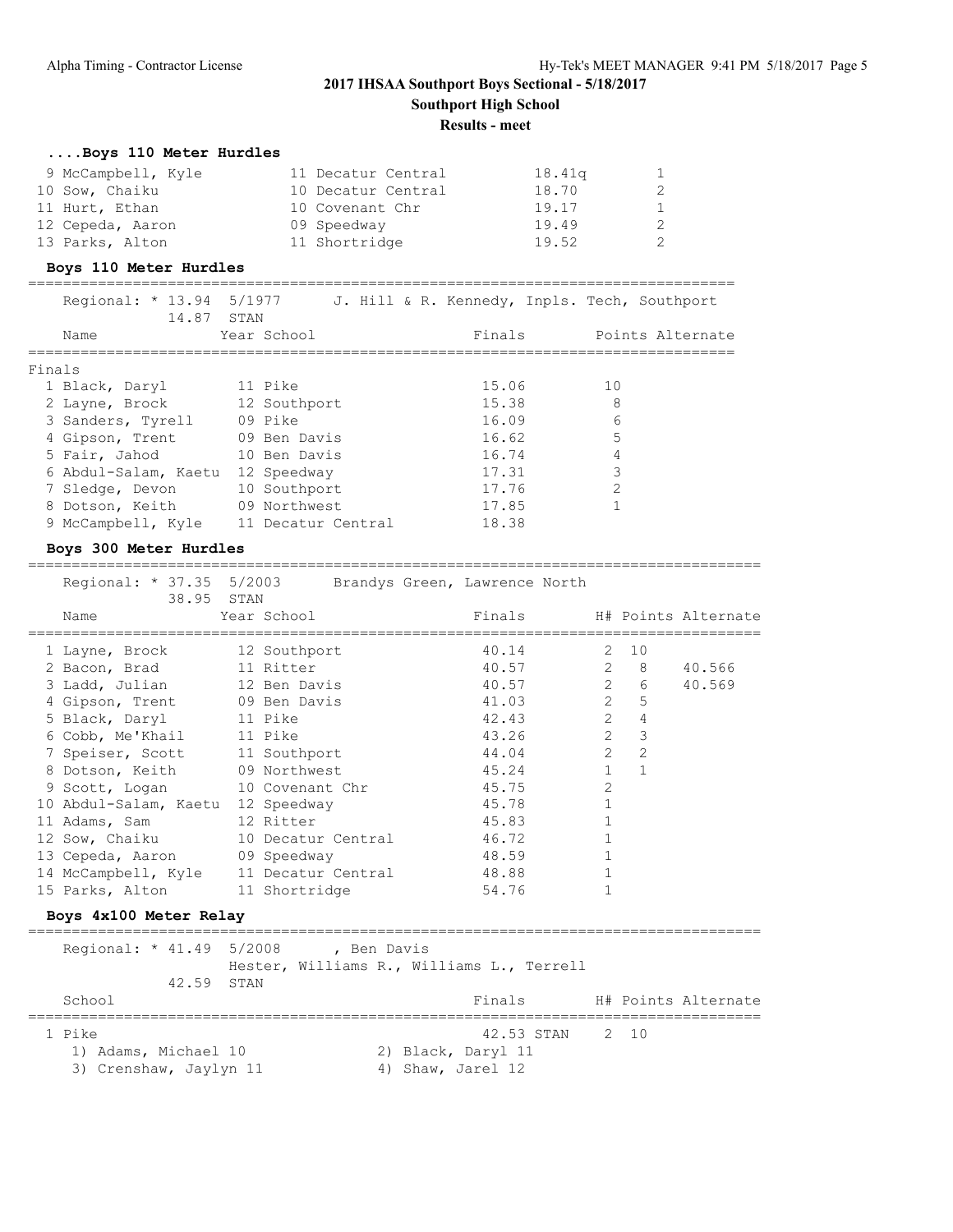# **2017 IHSAA Southport Boys Sectional - 5/18/2017**

**Southport High School**

#### **Results - meet**

#### **....Boys 4x100 Meter Relay**

| 2 Speedway                     | 42.54 STAN              | $\overline{2}$ | 8              |
|--------------------------------|-------------------------|----------------|----------------|
| 1) Fritz, Andrew 12            | 2) Hampton, Desean 12   |                |                |
| 3) Jackson, Sam 11             | 4) Jones, Jacob 12      |                |                |
| 3 Ben Davis                    | 42.81                   | 2              | 6              |
| 1) Akinniranye, Daniel 12      | 2) Ladd, Julian 12      |                |                |
| 3) Lawal, Jamiu 12             | 4) Thomas, Noah 12      |                |                |
| 4 Southport                    | 45.13                   | 2              | $\overline{5}$ |
| 1) Collins-Green, Gabe 11      | 2) Layne, Brock 12      |                |                |
| 3) Mappes, Andrew 12           | 4) Sledge, Devon 10     |                |                |
| 5 Covenant Christian (Indpls)  | 46.64                   | $\mathbf{1}$   | $\overline{4}$ |
| 1) Hurt, Ethan 10              | 2) Scott, Logan 10      |                |                |
| 3) Tolley, Jason 12            | 4) Trapp, Willliam 09   |                |                |
| 6 Perry Meridian               | 47.33                   | $\mathbf{1}$   | 3              |
| 1) Timm, Taylor 12             | 2) Goodall, Tyler 09    |                |                |
| 3) Green, Brandin 10           | 4) Hmung, Thawng 10     |                |                |
| 7 Indianapolis Crispus Attucks | 48.21                   | $\mathcal{L}$  | $\mathcal{L}$  |
| 1) Holder, Chaz 11             | 2) Hudson, Charles 11   |                |                |
| 3) Jacobs, Calvin 09           | 4) Walters, Jibri 11    |                |                |
| 8 Indianapolis Shortridge      | 48.44                   | 2              | 1              |
| 1) Abedelmalik, Abobuke 11     | 2) Mundy, Chris 11      |                |                |
| 3) Powell, Erikmycal 10        | 4) Truitt, Jack 09      |                |                |
| 9 Indianapolis Cardinal Ritter | 48.52                   | 2              |                |
| 1) Knutson, Seth 11            | 2) Morris, Donavan 10   |                |                |
| 3) Russell, Xion 11            | 4) Small, Diomoni 11    |                |                |
| Indianapolis Northwest         | DO.                     | $\mathbf{1}$   |                |
| 1) Adetunji, Terell 09         | 2) Dotson, Keith 09     |                |                |
| 3) Johnson, Demonie 12         | 4) Luster, Johnathan 10 |                |                |

# **Boys 4x400 Meter Relay**

 Regional: \* 3:15.94 5/1980 , North Central 3:20.92 STAN Finals Points Alternate ================================================================================= 1 Pike 3:23.44 10 1) Chimbanda, Jonas 11 2) Glenn, Walter 11 3) Vincent, Fulton 09 (4) Young, Andrew 12 2 Ben Davis 3:23.97 8 1) Barker, Marcellus 12 2) Higgins, Maurice 10 3) Ladd, Julian 12 4) McIntyre, Taivone 10 3 Southport 3:34.09 6 1) Farino, Dominick 12 2) Layne, Brock 12 3) Manning, Luke 11 (4) Mappes, Andrew 12 4 Speedway 3:40.30 5 1) Fritz, Andrew 12 2) Hampton, Desean 12 3) Jeter, Eighbry 10 (4) Strader, Nick 11 5 Indianapolis Crispus Attucks 3:45.25 4 1) Holder, Chaz 11 2) Jacobs, Calvin 09 3) Mosley, DeWaune 10 (4) Walters, Jibri 11 6 Covenant Christian (Indpls) 3:46.67 3 1) Foster, Justin 10 2) Goins, Ethan 12 3) Tolley, Jason 12 4) Trapp, Willliam 09 7 Decatur Central 3:50.08 2 1) Levi, Aaron 12 2) McFadden, David 11 3) Rumpel, Brock 12 4) Taylor, Damyone 12

=================================================================================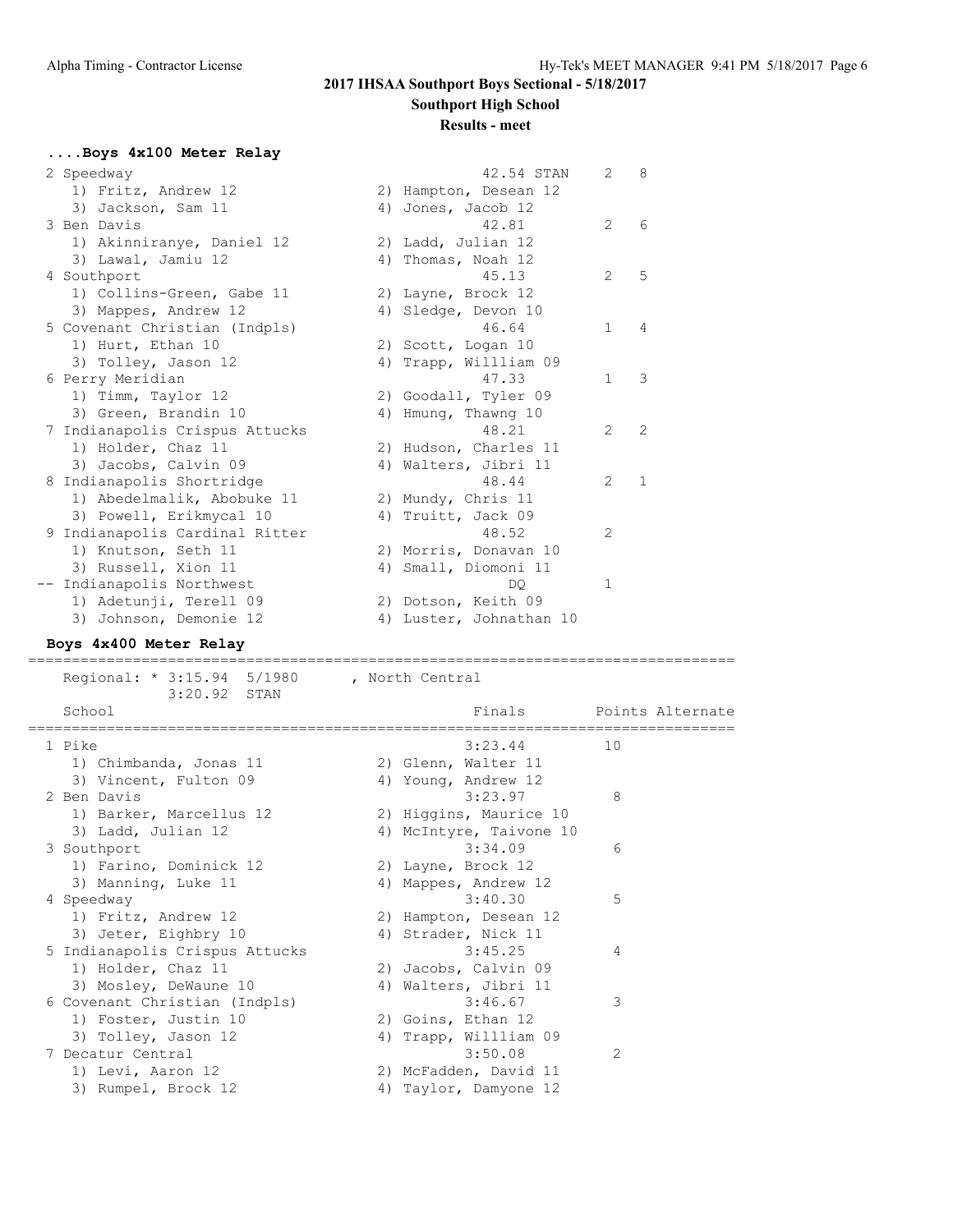# **2017 IHSAA Southport Boys Sectional - 5/18/2017**

**Southport High School**

#### **Results - meet**

# **....Boys 4x400 Meter Relay**

| 8 Perry Meridian               | 3:51.13                |
|--------------------------------|------------------------|
| 1) Goodall, Tyler 09           | 2) Harrell, Aaron 11   |
| 3) Shelton, JoNathan 11        | 4) Timm, Taylor 12     |
| 9 Indianapolis Cardinal Ritter | 3:51.30                |
| 1) Dimmitt, Nathan 12          | 2) Fierst, Aiden 12    |
| 3) Knutson, Seth 11            | 4) Schepers, Connor 11 |

## **Boys 4x800 Meter Relay**

================================================================================= Regional: \* 7:45.70 5/25/2006 , Bishop chatard

Ball, Dietrick, Poore, Leone, Nelson, Kremer

| 7:57.07 STAN                   |    |                        |              |                  |
|--------------------------------|----|------------------------|--------------|------------------|
| School                         |    | Finals                 |              | Points Alternate |
| 1 Ben Davis                    |    | 8:20.33                | 10           |                  |
| 1) Araya, Yonas 11             |    | 2) Macklin, Maurice 12 |              |                  |
| 3) Trejo, Aaron 11             |    | 4) Vargas, Antonio 10  |              |                  |
| 2 Southport                    |    | 8:24.53                | 8            |                  |
| 1) Crook, Michael 11           |    | 2) Garrett, Max 12     |              |                  |
| 3) Manning, Luke 11            |    | 4) Speiser, Scott 11   |              |                  |
| 3 Indianapolis Cardinal Ritter |    | 8:43.66                | 6            |                  |
| 1) Dimmitt, Nathan 12          |    | 2) Fierst, Aiden 12    |              |                  |
| 3) Foshee, Max 09              |    | 4) Schepers, Connor 11 |              |                  |
| 4 Covenant Christian (Indpls)  |    | 8:58.73                | 5            |                  |
| 1) Eaton, Zachary 10           |    | 2) Foster, Justin 10   |              |                  |
| 3) Goins, Ethan 12             |    | 4) Sloan, James 09     |              |                  |
| 5 Perry Meridian               |    | 9:05.78                | 4            |                  |
| 1) Arnold, Caleb 10            |    | 2) Little, Devin 11    |              |                  |
| 3) Opsahl, Jakob 10            |    | 4) Vernon, Embry 11    |              |                  |
| 6 Pike                         |    | 9:12.77                | 3            |                  |
| 1) Cunningham, Genesis 10      |    | 2) Forrest, Devon 11   |              |                  |
| 3) Gunnell, Jeremiah 10        |    | 4) Taylor, Sandy 12    |              |                  |
| 7 Speedway                     |    | 9:24.26                | 2            |                  |
| 1) Brown, Kiheem 09            |    | 2) Davis, Sam 10       |              |                  |
| 3) Gomez, Chris 09             |    | 4) Smith, Geoffrey 11  |              |                  |
| 8 Decatur Central              |    | 9:43.60                | $\mathbf{1}$ |                  |
| 1) Devries, David 11           |    | 2) Fugate, Corbin 10   |              |                  |
| 3) Graham, Kody 12             | 4) | Sells, Jack 09         |              |                  |
|                                |    |                        |              |                  |

**Boys High Jump**

| Regional: * 7-01.50 5/1998                                                                     | $6 - 04.00$ STAN  |                |     |       | Lamar Johnson, North Central |   |                  |
|------------------------------------------------------------------------------------------------|-------------------|----------------|-----|-------|------------------------------|---|------------------|
| Name                                                                                           |                   | Year School    |     |       | Finals                       |   | Points Alternate |
| 1 Minor, Rahman 12 Pike<br>$5-08$ $5-10$ $6-00$ $6-02$ $6-04$ $6-06$ $6-08$ $6-10$ $7-00$ , 25 |                   | PPP OXXOXO     | XO. | O XXX | 6-10.00 STAN 10              |   |                  |
| 2 Mitchell, Lawrence 10 Pike<br>$5-08$ 5-10 6-00 6-02 6-04 6-06                                |                   | P OXXO XO OXXX |     |       | $6 - 04.00$ STAN             | 8 |                  |
| 3 Powell, Erikmycal 10 Shortridge<br>$5-08$ 5-10 6-00 6-02 6-04<br>∩<br>$\bigcirc$             | XXO<br>$\bigcirc$ | XXX            |     |       | $6 - 02.00$                  | 6 |                  |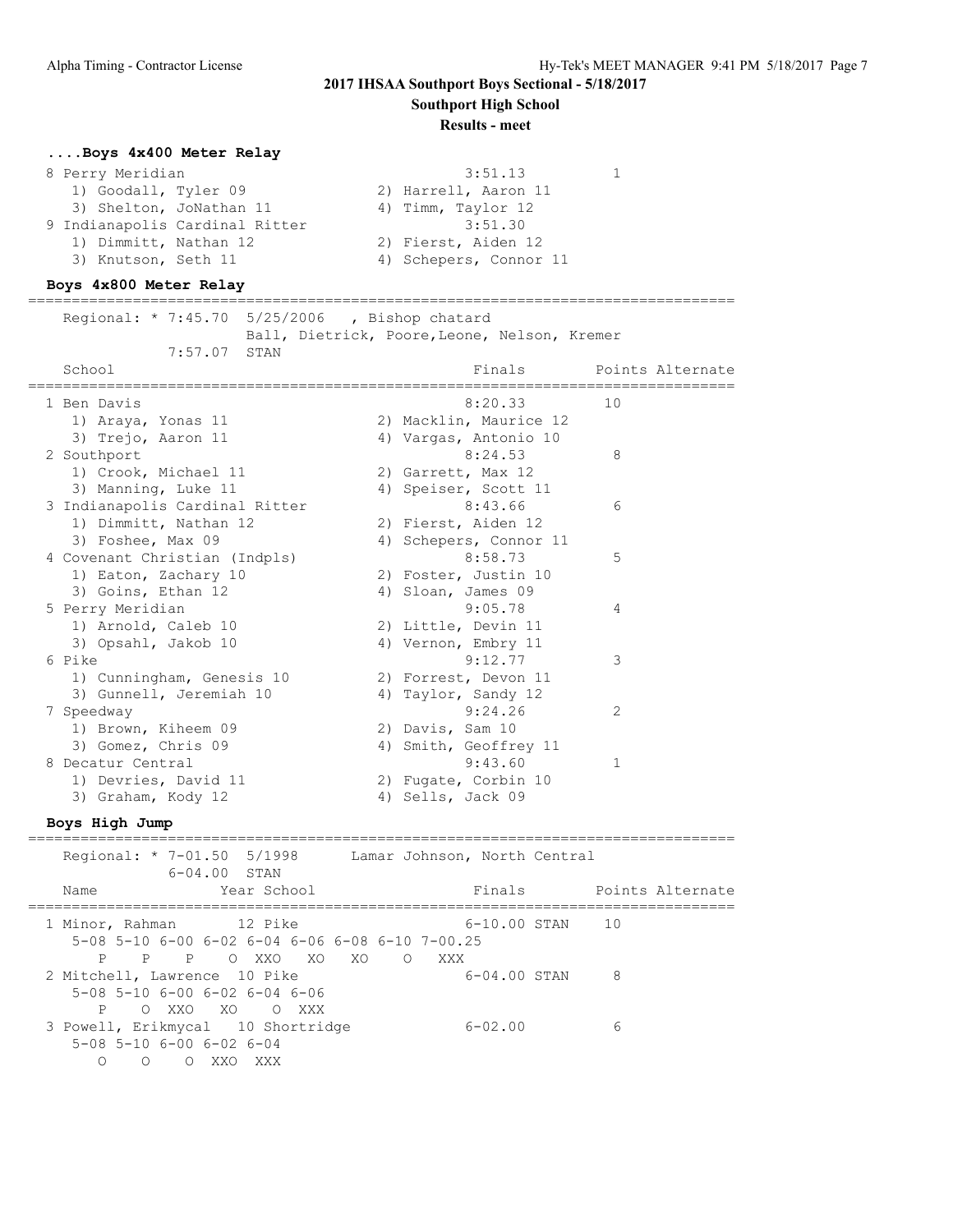**....Boys High Jump**

# **2017 IHSAA Southport Boys Sectional - 5/18/2017 Southport High School**

**Results - meet**

| 4 Hampton, Desean 12 Speedway<br>$5 - 08$ $5 - 10$ $6 - 00$ $6 - 02$                                    |                            | $6 - 00.00$                                                                   | $\overline{5}$ |  |
|---------------------------------------------------------------------------------------------------------|----------------------------|-------------------------------------------------------------------------------|----------------|--|
| 0 0 0 XXX<br>5 Day, Dominic 10 Ben Davis<br>$5 - 08$ $5 - 10$ $6 - 00$                                  |                            | $5 - 10.00$                                                                   | 3.50           |  |
| P O XXX<br>5 Otomewo, Esezi 12 Ben Davis<br>$5 - 08$ $5 - 10$ $6 - 00$                                  |                            | $5 - 10.00$                                                                   | 3.50           |  |
| O O XXX<br>7 Burns, Justin<br>$5 - 08$ $5 - 10$                                                         |                            | 12 Decatur Central 5-08.00                                                    | 0.75           |  |
| O XXX<br>7 Sow, Mamadou<br>$5 - 08$ $5 - 10$                                                            | 12 Decatur Central 5-08.00 |                                                                               | 0.75           |  |
| O XXX<br>7 Mills, Nathan 12 Perry Meridian<br>$5 - 08$ $5 - 10$<br>O XXX                                |                            | $5 - 08.00$                                                                   | 0.75           |  |
| 7 Griffin, Malcolm 11 Southport<br>$5 - 08$ $5 - 10$<br>O XXX                                           |                            | $5 - 08.00$                                                                   | 0.75           |  |
| 11 Collins-Green, Gab 11 Southport 5-08.00<br>$5 - 08$ $5 - 10$<br>XO XXX                               |                            |                                                                               |                |  |
| 11 Green, Brandin<br>$5 - 08$ $5 - 10$<br>XO XXX                                                        | 10 Perry Meridian J5-08.00 |                                                                               |                |  |
| 13 Grays, Kynton 10 Ritter<br>$5 - 08$ $5 - 10$<br>XXO XXX                                              |                            | $J5 - 08.00$                                                                  |                |  |
| -- Dotson, Keith 09 Northwest<br>$5 - 08$<br>XXX                                                        |                            | NH                                                                            |                |  |
| -- Muhammad, Jakeem 12 Indiana Math<br>$5 - 08$<br>XXX                                                  |                            | NH                                                                            |                |  |
| -- Dubke, Benjamin 10 Covenant Chr<br>$5 - 08$<br>XXX                                                   |                            | NH                                                                            |                |  |
| Boys Pole Vault                                                                                         |                            |                                                                               |                |  |
| 14-06.00 STAN                                                                                           |                            | Regional: * 16-01 5/2009 Zach Saunders, Lawrence Central                      |                |  |
| Name                                                                                                    | Year School                | Finals Points Alternate                                                       |                |  |
| 1 Lawal, Jamiu 12 Ben Davis                                                                             |                            | $12 - 00.00$<br>8-00 8-06 9-00 9-06 10-00 10-06 11-00 11-06 12-00 12-06 13-06 | 10             |  |
| 2 Collins, Drew 12 Decatur Central 112-00.00<br>8-00 8-06 9-00 9-06 10-00 10-06 11-00 11-06 12-00 12-06 |                            | P P P P P P P P XO P XXX                                                      | 8              |  |
| 3 Simmons, Jalen 11 Ben Davis 11-06.00                                                                  |                            | P P P O XO O O O XXO XXX                                                      | 6              |  |

 8-00 8-06 9-00 9-06 10-00 10-06 11-00 11-06 12-00 P P P P P O O O XXX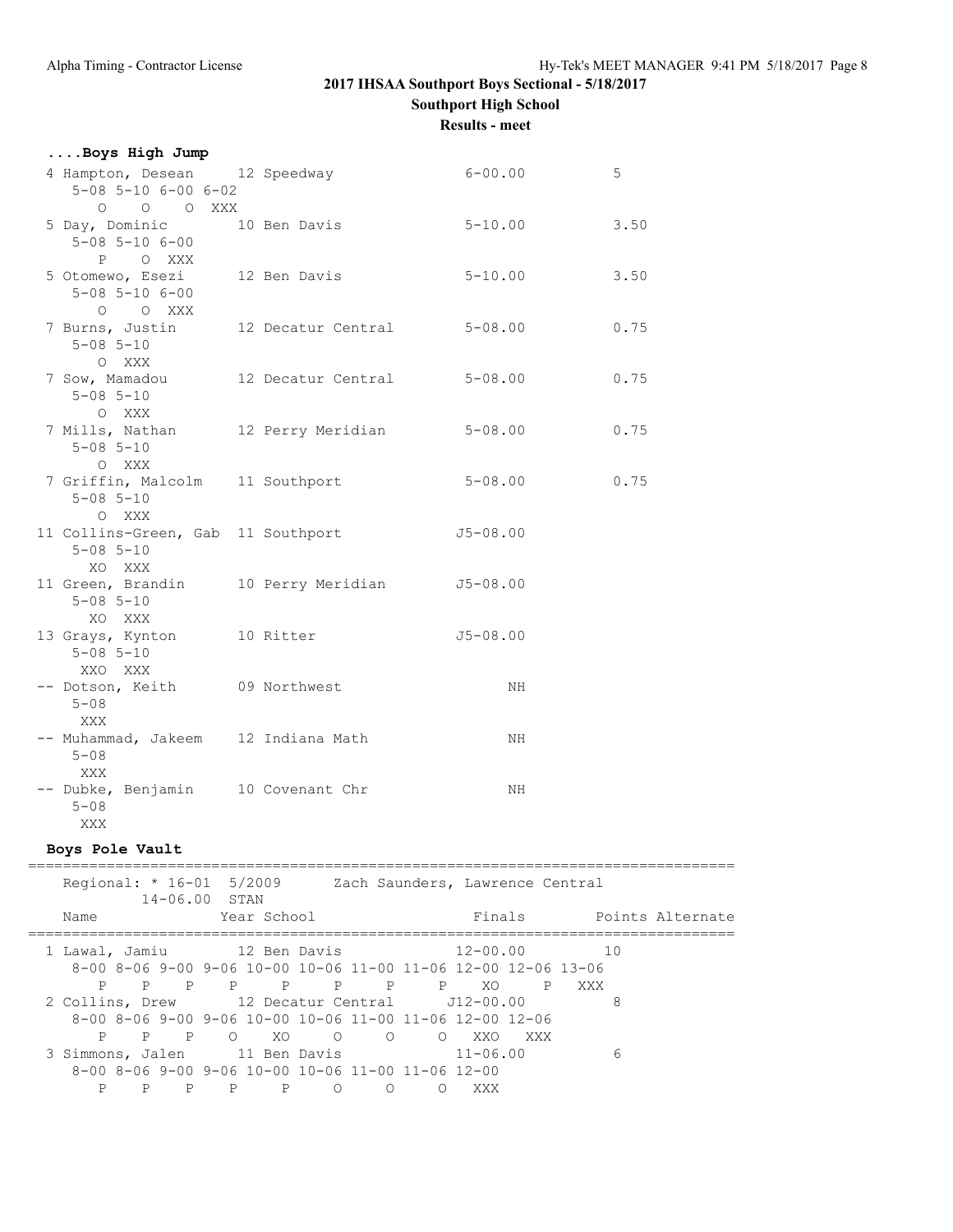**Results - meet**

#### **....Boys Pole Vault**

| 4 Houston, Cam 11 Ritter            |                                                                     | $J11 - 06.00$         |   |
|-------------------------------------|---------------------------------------------------------------------|-----------------------|---|
|                                     | $8-00$ $8-06$ $9-00$ $9-06$ $10-00$ $10-06$ $11-00$ $11-06$ $12-00$ |                       |   |
| Ρ<br>P<br>P                         | $\mathbf{P}$<br>$\mathbb{P}$<br>$\Omega$                            | XO<br>$\Omega$<br>XXX |   |
|                                     | 5 Galvin, Jadon 10 Decatur Central 11-00.00                         |                       | 4 |
|                                     | $8-00$ $8-06$ $9-00$ $9-06$ $10-00$ $10-06$ $11-00$ $11-06$         |                       |   |
| P<br>P<br>P                         | XO<br>P<br>$\Omega$                                                 | XXO<br>XXX            |   |
| 6 Oruahwo, Iruoghene 11 Speedway    |                                                                     | $10 - 00.00$          | 3 |
|                                     | $8-00$ $8-06$ $9-00$ $9-06$ $10-00$ $10-06$                         |                       |   |
| $\circ$<br>$\Omega$<br>P            | $\circ$<br>XXX<br>$\circ$                                           |                       |   |
|                                     | 7 Kor, Eh Tee 11 Southport                                          | $9 - 00.00$           |   |
| $8 - 00$ $8 - 06$ $9 - 00$ $9 - 06$ |                                                                     |                       |   |
| XO<br>Ω<br>$\left($                 | XXX                                                                 |                       |   |

#### **Boys Long Jump**

================================================================================= Regional: \* 24-08 5/2007 Traquincey Wilson, Lawrence North 22-04.75 STAN Name Year School Finals Points Alternate ================================================================================= 1 Jones, Jacob 12 Speedway 22-01.00 10 22-01 21-09 22-01 21-06.25 FOUL 21-02.50 2 Malatestinic, Jare 10 Ritter 21-11.25 8 21-02.50 21-06.75 21-11.25 21-00 FOUL 20-10.50 3 Day, Dominic 10 Ben Davis 21-10.00 6 21-02 21-04.75 21-10 20-05.50 20-08 21-09.50 4 Iwu, Samuel 11 Indiana Math 21-03.50 5 19-06 21-03.50 18-08 20-02.50 20-05.50 FOUL 5 Ray, John 10 Pike 21-02.00 4 19-01.50 19-08 21-02 20-08 20-09 20-03 6 Grays, Kynton 10 Ritter 21-01.00 3 20-08.50 FOUL 20-05 14-08 19-09 21-01 7 Williams, Cameron 10 Pike 20-04.50 2 18-02.50 20-02.50 18-07.50 19-03 17-05.50 20-04.50 8 Collins-Green, Gab 11 Southport 20-01.50 1 19-10 18-10.50 19-10.50 20-01.50 19-04.50 20-00 9 Green, Brandin 10 Perry Meridian 19-10.50 19-02.50 19-01.50 19-10.50 18-10.50 19-04.50 19-02 10 McIntyre, Taivone 10 Ben Davis 19-08.75 FOUL FOUL 19-08.75 11 Fritz, Andrew 12 Speedway 19-00.00 FOUL FOUL 19-00 12 Scott, Logan 10 Covenant Chr 18-09.50 18-09.50 17-06 18-06.75 13 Mills, Nathan 12 Perry Meridian 18-05.00 18-05 17-11 17-09.50 14 Davis, Jesse 12 Indiana Math 17-11.50 17-11.50 17-11.50 FOUL 15 Adetunji, Terell 09 Northwest 17-06.00 FOUL 17-06 17-06 16 Willoughby, Lucas 10 Southport 17-01.50 17-00 16-07.50 17-01.50 17 Dubke, Benjamin 10 Covenant Chr 16-08.00 FOUL 16-04 16-08 -- Powell, Erikmycal 10 Shortridge FOUL FOUL FOUL FOUL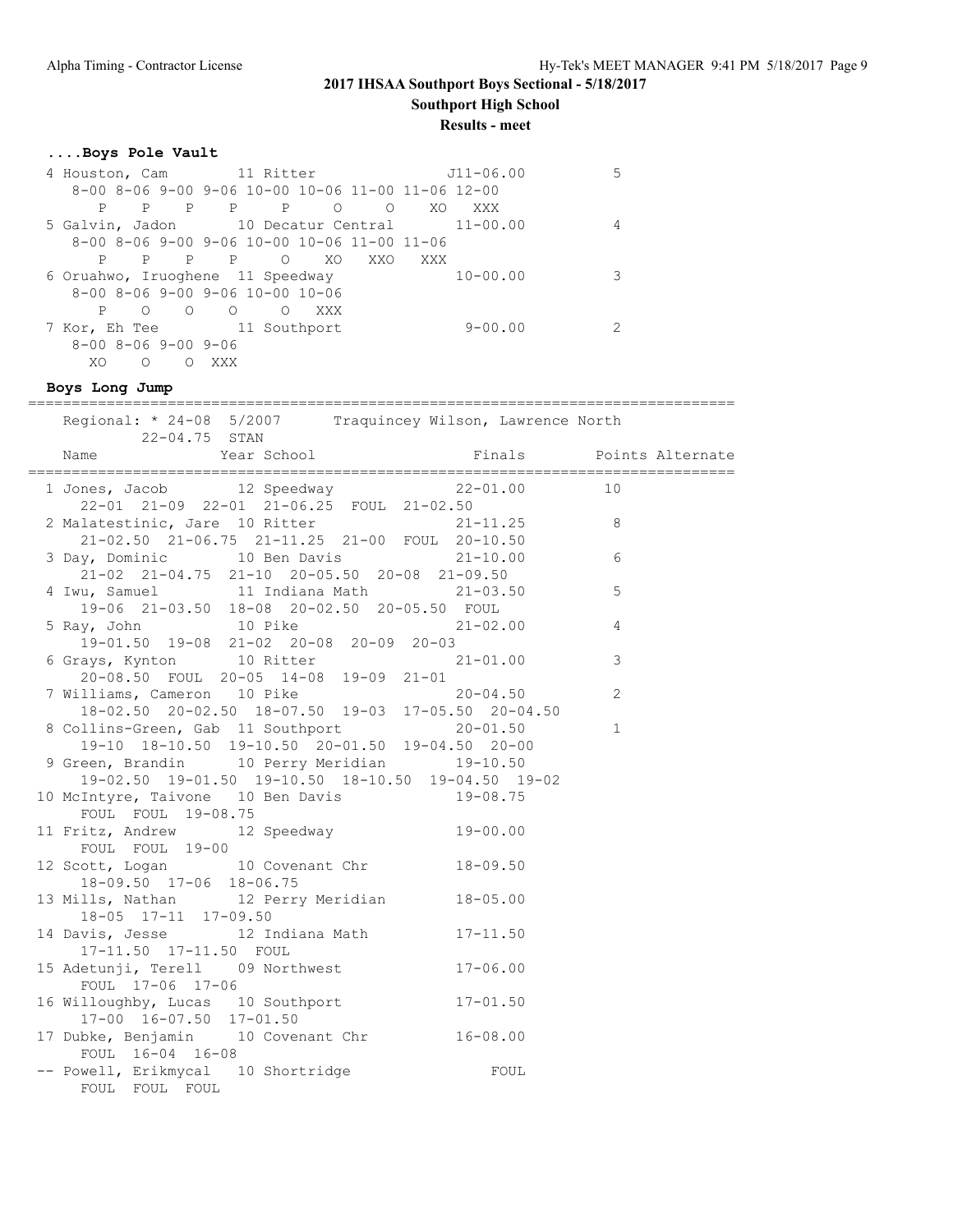**Results - meet**

**Boys Shot Put**

| Regional: * 66-09 5/2008 Brandon Pounds, Lawrence North<br>54-10.00 STAN                                                    |              |                         |
|-----------------------------------------------------------------------------------------------------------------------------|--------------|-------------------------|
| Year School<br>Name                                                                                                         |              | Finals Points Alternate |
| 1 Campbell, Isaiah 12 Ben Davis 54-11.00 STAN<br>51-11 52-08 51-05 FOUL 50-04 54-11                                         |              | 10                      |
| 2 Breaziel III, Ezek 11 Perry Meridian 48-05.25<br>48-05.25 47-07 45-10 46-09 FOUL 46-11.75                                 |              | 8                       |
| 3 Renick, Dylan 10 Decatur Central 45-01.25<br>42-08.25 44-01 44-10 42-09 45-01.25 44-06.25                                 |              | 6                       |
| 4 McDonald, Tommy 11 Ben Davis 43-11.0<br>40-05 40-05.50 42-00.50 43-10 43-11 43-02.25                                      | $43 - 11.00$ | 5                       |
| 5 Johnson, Jonathan 10 Pike 41-<br>38-00.50 38-08 40-02 38-01 41-07.50 FOUL                                                 | $41 - 07.50$ | 4                       |
| 6 Klawun, Aaron 11 Decatur Central 40-06.50<br>40-02.50 FOUL FOUL 40-06.50 FOUL FOUL                                        |              | 3                       |
| 7 Hampton, Dominique 11 Speedway 10-05.75<br>39-02.50 40-05.75 39-02 40-04.75 40-00 37-04.75                                |              | $\overline{2}$          |
| 8 Bridges, Evan 09 Pike 39-10.50<br>37-07.50 38-09 34-11 35-11 39-10.50 37-10                                               |              | $\mathbf 1$             |
| 9 Metangmo, Ashley 11 Ritter<br>35-04 36-10 34-01.25 36-11.50 34-05.50 36-01                                                | $36 - 11.50$ |                         |
| 10 Willis, Lamar 12 Attucks 34-11.00<br>$34-04$ $34-00.50$ $34-11$                                                          |              |                         |
| 11 Johnson, Mike 12 Southport 34-04.00<br>32-08.25 FOUL 34-04                                                               |              |                         |
| 12 Tellas, Matthew 10 Southport 33-09.50<br>32-03.50 33-09.50 FOUL<br>32-03.30 33-09.30 FOOL<br>13 Buggs, Quincy 10 Attucks |              |                         |
| 33-08 FOUL FOUL                                                                                                             | $33 - 08.00$ |                         |
| 14 Colson, David 12 Covenant Chr 31-04.00<br>$31 - 04$ $28 - 09$ $30 - 09.75$<br>15 Johnson, Ethan 10 Ritter 29-04.50       |              |                         |
| FOUL 29-04.50 26-05                                                                                                         |              |                         |
| 16 Manalo, Mykal 11 Perry Meridian 26-11.00<br>$26 - 08$ 24-06 26-11                                                        |              |                         |
| Boys Discus Throw                                                                                                           |              |                         |

| Regional: * 204-09 5/1997 Jeremy Allen, Pike<br>$158 - 04$ STAN                                                                |                         |
|--------------------------------------------------------------------------------------------------------------------------------|-------------------------|
| Year School<br>Name and the state of the state of the state of the state of the state of the state of the state of the state o | Finals Points Alternate |
| 1 Bolen, Thomas 12 Perry Meridian 145-04.00<br>136-03 140-11 143-07 145-04 132-05 139-08                                       | 10                      |
| 2 Metangmo, Ashley 11 Ritter<br>$137 - 10.00$<br>131-04 131-00 FOUL 137-10 FOUL 136-04                                         | 8                       |
| 3 Campbell, Isaiah 12 Ben Davis 134-09.00<br>FOUL FOUL 126-05 129-04 FOUL 134-09                                               | 6                       |
| 4 Amaya, Nathan 11 Pike<br>$127 - 01.00$<br>121-04 FOUL 120-05 FOUL 127-01 119-09                                              | 5                       |
| 5 Breaziel III, Ezek 11 Perry Meridian 125-03.00<br>125-03 110-06 FOUL FOUL FOUL 108-05                                        | 4                       |
| 6 Cravens, Cole 09 Decatur Central 114-06.00<br>114-06 96-00 FOUL 92-09 104-10 110-07                                          | 3                       |